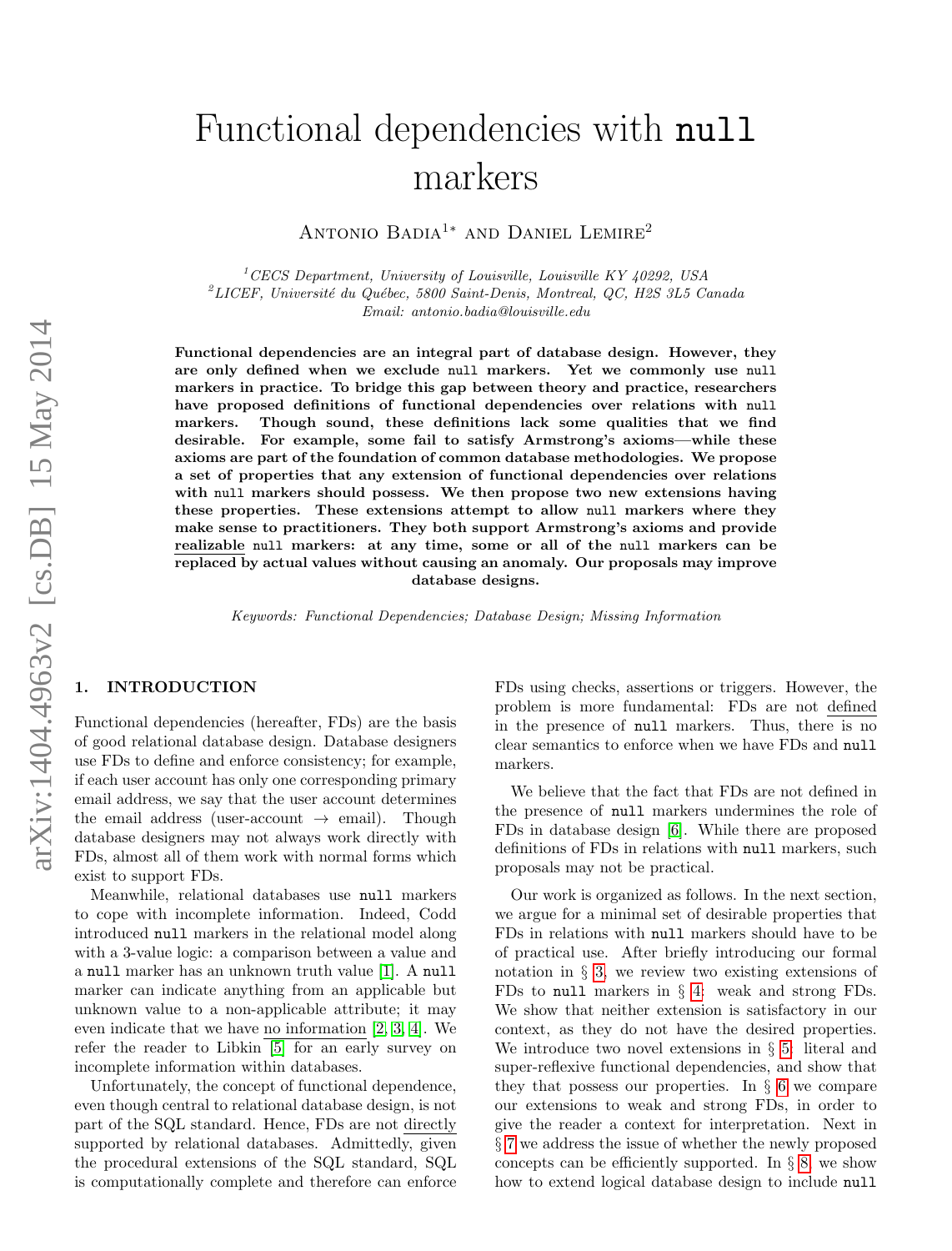<span id="page-1-0"></span>TABLE 1: Example relation with attributes professor, chair and department

| professor | chair  | department       |  |
|-----------|--------|------------------|--|
| Joe.      | null   | Mathematics      |  |
| Joe.      | .Hill  | Computer Science |  |
| Rill      | Arthur | Mathematics      |  |

markers using one of the proposed extensions. Finally, we close in § [9](#page-7-1) with some comments and a discussion of further research.

## <span id="page-1-2"></span>2. DESIRABLE PROPERTIES

The SQL standard allows null markers, but does not allude to FDs [\[7\]](#page-8-6). One could point out that the concept of key is explicitly present in the SQL standard; given that the concepts of key and FD are related, it would seem that we support FDs by enforcing the key constraint [\[8\]](#page-8-7). However, when we enforce FDs by key constraints, we assume that all the tables in the database have attained Boyce-Codd normal form (BCNF). Yet such a normal form excludes the commonly used null markers.

Codd was well aware of the perceived problems with null markers. Yet he was unconcerned by our inability to enforce FDs in the presence of null markers. He believed that only when the null markers where replaced by actual values would concepts such as keys, normalization and FDs be applicable:

It should be clear that, because nulls (or, as they are now called, marks) are NOT database values, the rules of functional dependence and of multi-valued dependence—do not apply to them.  $(E. F. Codd [1])$  $(E. F. Codd [1])$  $(E. F. Codd [1])$ 

However, consider the relation in Table [1](#page-1-0) subject to the FDs professor  $\rightarrow$  chair and department  $\rightarrow$  chair. Given that Jill and Arthur are distinct people, it is not possible to replace the null marker by an actual value. Going back to Codd's vision, we have that keys, normalization and FDs are never going to be applicable to all tuples of such relation. This might reasonably be considered anomalous.

To avoid such problems, we establish as a first goal that if a FD is enforced in a relation with null markers, it should always be possible to replace some or all of the null markers by actual values without violating the FD  $(G1)$ . In such a case, we say that such FDs are realizable under null markers. Moreover, and since we consider sets of FDs for design (as opposed to single FDs in isolation), we posit that FDs should be defined so that if a set of FDs is enforced in a relation with null markers, it should be possible to replace some or all of the null markers without violating any of the FDs in the set (strong G1).

When defining FDs in the presence of null markers,

<span id="page-1-1"></span>TABLE 2: Example relation with attributes SSN, income and taxation

| SSN     | income | taxation |
|---------|--------|----------|
| 1112233 | null   | 15%      |
| 1112233 | null   | 25%      |

we are also interested in Armstrong's three axioms, especially transitivity:

- 1. Reflexivity: If  $Y \subseteq X$ , then  $X \to Y$ .
- 2. Augmentation: we have that  $X \rightarrow Y$  implies  $XZ \rightarrow YZ$ .
- 3. Transitivity: If  $X \to Y$  and  $Y \to Z$ , then  $X \to Z$ .

E.g., we might say that your social security number (SSN) determines your income (SSN  $\rightarrow$  Income), and that your income determines your tax bracket (Income  $\rightarrow$  Taxation). If transitivity holds, then your SSN determines your tax bracket  $(SSN \rightarrow Taxation)$ .

Codd's interpretation, that FD do not apply when there are null markers fails to enforce transitivity in the following sense: given the FD SSN  $\rightarrow$  Income and Income  $\rightarrow$  Taxation, both tuples in Table [2](#page-1-1) are allowable, even though one would expect not to see such data in the database. It implies that  $SSN \rightarrow$  Taxation does not hold (whereas it should under transitivity) even though there is no null marker over attributes SSN and Taxation.

Codd would no doubt reply that there is no violation of transitivity since FDs do not apply in the presence null markers. But we wish to consider null markers as an integral part of the database.

Failing to enforce Armstrong's axioms has significant consequences. For one thing, without these axioms, normalization is no longer sufficient to enforce FDs. In practical terms, any redefinition of the FDs that fails to satisfy Armstrong's axioms cannot be enforced through normalization. Indeed, given a database D and a set of FDs  $\mathcal F$  on D, before we can use  $\mathcal F$  to determine normal forms for the relations in  $D$ , we need to make sure that  $\mathcal F$  is in minimal or canonical form [\[9\]](#page-8-8). But minimizing  $F$  depends crucially on FDs respecting transitivity, as covered in standard database textbooks.

We might be willing to forgo normalization and enforce FDs through other means. In such a case, it might seem like Armstrong's axioms are no longer required. For example, we might think that it is possible to build a database design without assuming that FDs are transitive. However, such watered-down FDs might be impractical for other reasons. The first problem that we encounter is that standard database design methodologies, like the entity-relationship model, implicitly assume Armstrong's axioms and transitivity in particular [\[10\]](#page-8-9).

We believe that database designers would have a hard time coping with the lack of transitivity (see, for instance, the example of Table [2,](#page-1-1) where intuitively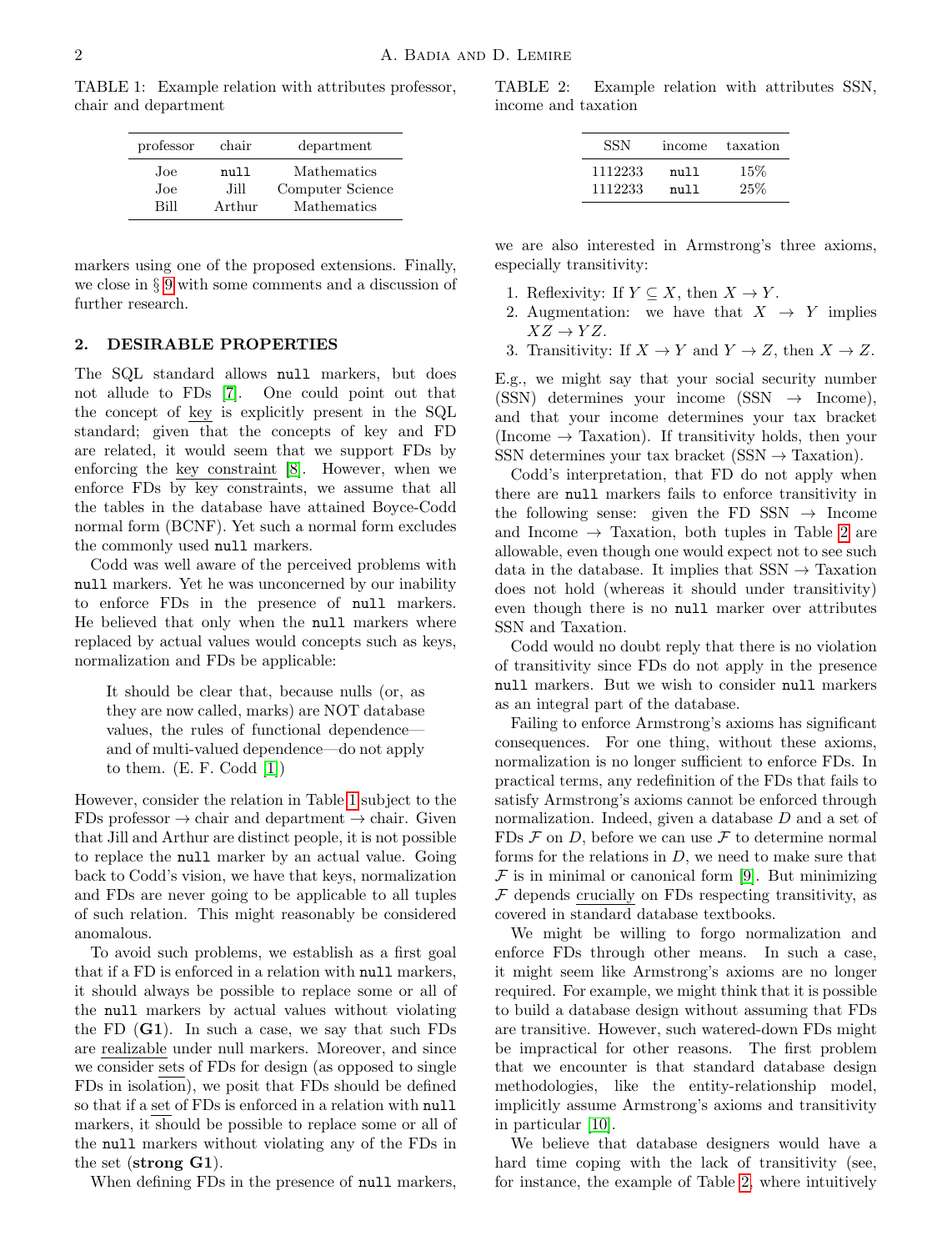one would expect to see, for the same SSN, the same Taxation), and hence we require that Armstrong's axioms hold, even though such a requirement could be seen as too strong. Of course, we could help designers with additional tools and methodologies [\[11\]](#page-8-10) to compensate for the added constraint. Nevertheless, everything else being equal, we view as desirable that a new definition of FDs in the presence of null markers should respect Armstrong's axioms (G2), as well as enforce realizable null markers.

Of course, our goals so far can be accomplished by being very restrictive on the use of null markers. One might even take the stance that null markers should always be forbidden [\[12\]](#page-8-11). But we also want to allow common uses seen in production-quality applications. For example, we have observed that many database schemas allow null markers on attributes that do not determine other attributes. Thus, it is another objective  $(G3)$  of this research to allow null markers when this can be done without violating other goals. At a minimum, we should allow null markers without having to come up with contrived examples.

Finally, any enforcement of FDs is going to be considered, from the point of view of transaction or query processing, as overhead—just like enforcing primary and foreign key constraints. Thus, any definition should be computationally inexpensive (G4). In practice, this means that we exclude elegant but challenging models such as v-tables [\[13\]](#page-8-12). For example, we should be able to determine whether the FD  $X \to Y$ holds by considering only the attributes in  $X$  and  $Y$ .

To summarize, we seek to extend FDs to include null markers in such a way that:

- 1. G1: FDs enforce realizable null markers. Further, this should hold for sets of FDs (strong G1).
- 2. G2: Armstrong's axioms are satisfied.
- 3. G3: FDs should not restrict the use of null markers unnecessarily.
- 4. G4: Enforcing FDs should be computationally practical.

# <span id="page-2-0"></span>3. BASIC CONCEPTS

Let a relation  $r$  be as in SQL: a finite multiset of tuples over a given schema  $\operatorname{sch}(r)$ , with the caveat that a tuple may contain null markers. Two tuples are considered duplicates if all non-null attributes are equal and any null marker in one tuple is matched by a null marker in the other tuple; otherwise the tuples are distinct.

We assume that there is an infinite set  $V$  of values, from where all the constants in any relation are drawn. These values have a relation  $=$  defined on them, which is reflexive, symmetric and transitive: given any  $x, y, z \in V$ , we have than  $x = x$ ,  $(x = y) \Rightarrow (y = x)$  and  $(x = y, y = z) \Rightarrow x = z$ . Hence, the relation "=" is an equivalence relation.

Given an attribute  $A$  in the schema of relation  $r$  and a tuple t, we use  $t[A]$  as is customary, to denote the value of  $t$  for  $A$ . This is extended to sets of attributes  $X \subseteq \text{sch}(r)$  as usual. We then say, for two tuples t, t', that  $t[A] = t'[A]$  is true if both  $t[A]$  and  $t'[A]$  are equal non-null values; <u>false</u> if both  $t[A]$  and  $t'[A]$  are values, but they are different; and unknown otherwise (i.e., if either one of  $t[A]$  or  $t'[A]$ , possibly both, are null markers). Again, this is extended to sets of attributes  $X \subseteq \operatorname{sch}(r)$  in the usual way: for two tuples t, t',  $t[X] = t'[X]$  is true if  $t[A] = t'[A]$  is true for every  $A \in X$ ; false if  $t[A] = t'[A]$  is false for some  $A \in X$ , and unknown otherwise. As a shorthand, we write  $t = t'$  for  $t[\text{sch}(r)] = t'[\text{sch}(r)]$ . We write  $\pi_X(r)$  for the projection of all tuples in r on X: starting from  $\{t[X] | t \in r\}$ , all duplicates are removed.

Let  $r$  be a fixed relation. If we disallow null markers in r, then a FD  $X \to Y$  is satisfied if  $t[Y] = t'[Y]$ when two tuples  $t, t'$  are such that  $t[X] = t'[X]$ . In this context (where null markers are forbidden), FDs satisfy Armstrong's axioms. We can also formalize the concept of key if there is no null marker in  $r$ . A set of attributes K is a superkey iff  $K \rightarrow A$  holds for any attribute  $A \in \text{sch}(r)$ ; and a key if it is a minimal superkey. Primary keys in SQL are keys with attributes where null markers are forbidden; SQL allows null markers in other keys.

We say that an attribute  $A$  is non-null in a relation  $r$ if for all  $t \in r$  we have that  $t[A]$  is non-null. Given a set of attributes  $X$ , we say that the null marker appearing in a tuple t at attribute  $A(t[A] = null)$  is in X if  $A \in X$ .

# <span id="page-2-1"></span>4. STRONG AND WEAK FUNCTIONAL DEPENDENCIES

Levene and Loizou [\[14\]](#page-8-13) propose one of the few extensions of FDs over null markers. We formalize their definitions as follows. A valuation  $\varphi$  for a relation  $r$  assigns to each null marker in a tuple of  $r$  a value from  $V$ —each null marker may receive a different value—while leaving non-null values from V unchanged. Given a relation r, each  $\varphi(r)$  is called a possible world for r. The semantics of FDs with null markers, as defined by Levene and Loizou, follows the idea of modal logic [\[15\]](#page-8-14): we have two distinct readings, depending on whether the FD holds in some or all possible worlds.

DEFINITION 4.1. A FD  $F$  holds weakly in relation  $r$ iff F holds in a possible world for  $r-i.e.,$  there exists a valuation  $\varphi$  such that F holds in  $\varphi(r)$ . F is called a weak FD (WFD).

DEFINITION 4.2. A FD  $F$  holds strongly in relation r iff F holds in all possible worlds for  $r - i.e.,$  for every valuation  $\varphi$  for r, F holds in  $\varphi(r)$ . F is called a strong FD (SFD).

Looking back at Table [1,](#page-1-0) consider the following FDs: chair  $\rightarrow$  professor and professor  $\rightarrow$  chair. Both hold weakly, while neither holds strongly (see Table [3\)](#page-3-1).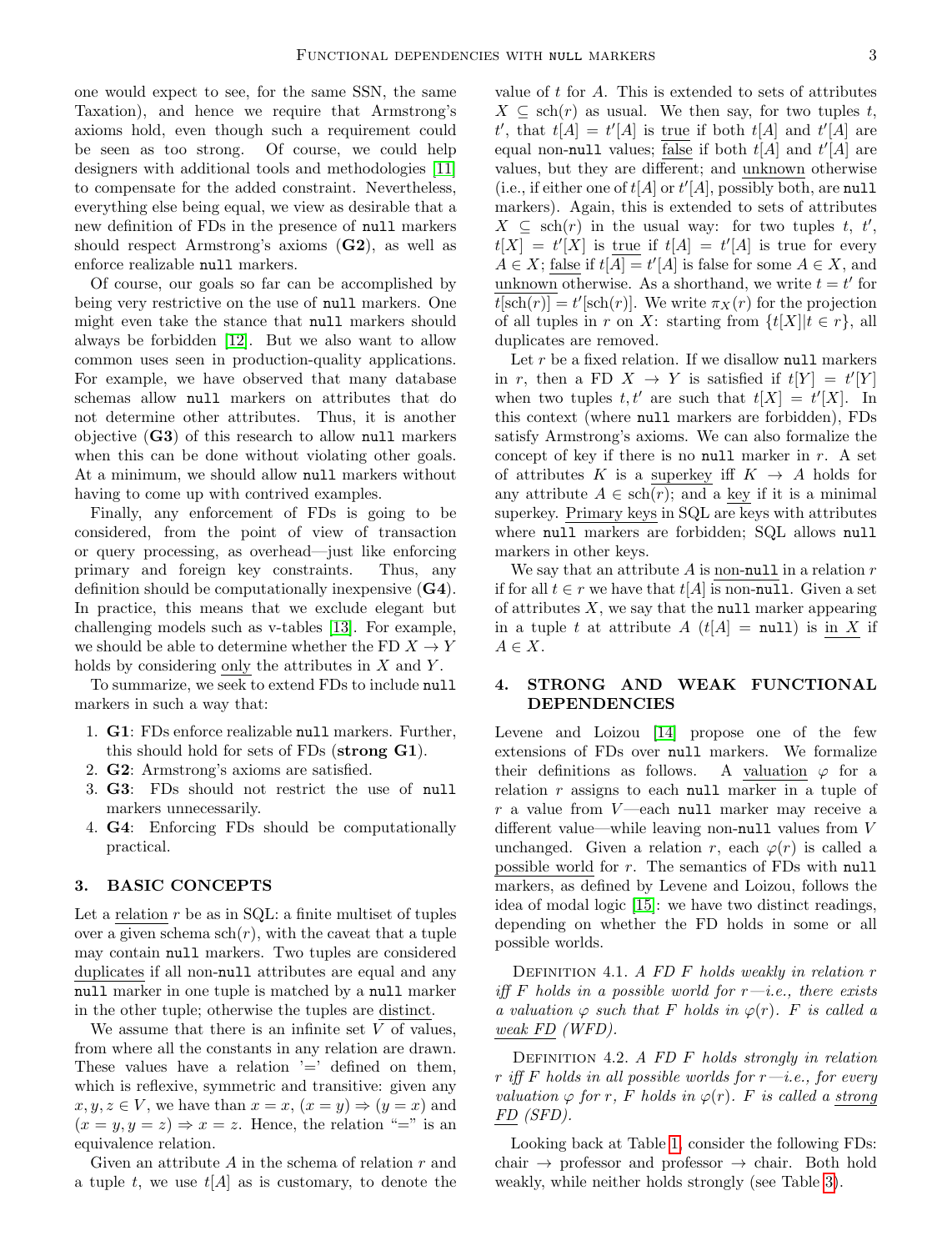<span id="page-3-1"></span>TABLE 3: Various FDs applied to the relation of Table [1](#page-1-0) and whether they hold strongly, weakly, superreflexively or literally

|                                             | SFD | WFD. | SRFD LFD |     |
|---------------------------------------------|-----|------|----------|-----|
| $\text{chair} \rightarrow \text{professor}$ | no  | ves  | no       | yes |
| $professor \rightarrow chair \quad no$      |     | ves  | yes      | no  |

A strong FD is always also a weak FD. Strong FDs satisfy Armstrong's axioms while weak FDs do not. When a FD holds strongly, we can replace any null marker by a value, and the FD still holds. In fact, strong FDs enforce realizable null markers.

The Levene and Loizou model has a substantial formal appeal, but it also has some drawbacks from a pragmatic point of view:

• Weak FDs might be too weak. Even if each FD in a set  $\mathcal F$  of FDs holds weakly, there might be no single possible world  $\varphi(r)$  where all of the FDs in the set  $F$  hold. See Table [1](#page-1-0) for a counterexample: both FDs (professor  $\rightarrow$  chair and chair  $\rightarrow$  professor) hold weakly, but there is no possible world where they both hold. That is, we can substitute some value for the null marker to satisfy the first FD, and substitute another value to satisfy the second FD, but no single value makes both FDs true at the same time (thus,  $\mathcal F$  does not have property strong G1). This is true even when each attribute appears only once on the right-hand-side of a FD: given the schema  $A, B, C$  and the FDs  $A \rightarrow B$  and  $B \rightarrow C$ , the set of tuples  $(a, \text{null}, b)$  and  $(a, \text{null}, c)$  satisfy both FD weakly, but there is no world where they both hold. This last example also illustrates that weak FDs are not transitive:  $A \rightarrow B$  and  $B \rightarrow C$ can hold weakly while  $A \to C$  may not. That is, weak FDs do not satisfy Armstrong's axioms (thus failing  $G2$ ).

We could fix weak FDs to ensure that they enforce, for example, realizable null markers by requiring that there exists a valuation corresponding to the set of all FDs. However, this may prove computationally challenging (hence failing G4).

• Strong FDs might be too strong (thus failing G3). Indeed, it seems unnecessary to always require that FDs should hold in all possible worlds. For example, consider the schema  $A, B, C$  and the FDs  $A \rightarrow B$  and  $B \rightarrow C$ , and the set of tuples  $(a, b, \text{null})$  and  $(c, b, \text{null})$ . Though it appears like a reasonable relation, the FD  $B \to C$  fails to hold strongly.

In some sense, the weak and strong FDs are two extremes, whereas the right solution might be somewhere in between. Indeed, any form of FD that supports realizable null markers  $(G1)$  on a per FD basis, is going to be equivalent to or stronger than weak FDs. Meanwhile, strong FDs have the properties we seek, except that they are too restrictive (G3).

## <span id="page-3-0"></span>5. LITERAL AND SUPER-REFLEXIVE FUNCTIONAL DEPENDENCIES

We propose two alternative definitions of the concept of FD in the presence of null markers. The first one is a natural extension of the 3-value logic proposed by Codd and used by SQL.

<span id="page-3-3"></span>DEFINITION 5.1. A FD  $X \rightarrow Y$  holds superreflexively if, for any two tuples  $t, t'$ , when  $t[X] = t'[X]$ is not false (i.e., it is either true or unknown), then  $t[Y] = t'[Y]$  is also not false. We say  $X \rightarrow Y$  is a super-reflexive FD (SRFD).

In this first definition, the null marker is effectively equal to any other value (i.e.,  $null = a$  is treated as true for any value  $a$ ), hence the term super-reflexive  $(SR)$ .

As an illustration, consider Table [1.](#page-1-0) We have that professor  $\rightarrow$  chair hold super-reflexively whereas chair  $\rightarrow$  professor does not (see Table [3\)](#page-3-1).

Our second definition is reminiscent of how languages such as JavaScript handle null markers. As a first approximation, they consider null to be effectively a regular value, with  $null = null$  is always true (i.e., "=" remains a reflexive relation<sup>[3](#page-3-2)</sup>), but  $null = a$  always false for a non-null.

We say that  $t[A]$  and  $t'[A]$  are identical if both contain null or both contain the same value; this is also extended to set of attributes  $X$  and to whole tuples as usual:  $t[X]$  is identical to  $t'[X]$  if and only if  $t[A]$  and  $t'[A]$  are identical for all  $A \in X$ .

<span id="page-3-4"></span>DEFINITION 5.2. A FD  $X \rightarrow Y$  holds literally if, for any two tuples  $t, t'$ , when  $t[X]$  and  $t'[X]$  are identical then  $t[Y]$  and  $t'[Y]$  are also identical. We say  $X \to Y$ is a literal FD (LFD).

Consider again Table [1.](#page-1-0) In contrast with the superreflexive case, we have that the FDs chair  $\rightarrow$  professor holds literally whereas professor  $\rightarrow$  chair does not. (See again Table [3.](#page-3-1))

There are alternative definitions that we could have used. For example, we could have defined FDs  $X \to Y$ to hold if when  $t[X] = t'[X]$  is true (as per Codd's 3value logic) then  $t[Y] = t'[Y]$  must be true. Or, we could have defined an FD  $X \to Y$  to hold if when  $t[X] = t'[X]$ is not false then  $t[Y] = t'[Y]$  must be true; or if when  $t[X] = t'[X]$  is true then  $t[Y] = t'[Y]$  must be not false. However, these alternative definitions are unsatisfying: they fail to satisfy Armstrong's axioms  $(G2)$ , or do not allow null markers where they are commonly used (G4). By contrast, Definitions [5.1](#page-3-3) and [5.2](#page-3-4) have the properties that we required in  $\S$  [2](#page-1-2) starting with

<span id="page-3-2"></span> ${}^{3}$ In fact, '=' remains an equivalence relation, something that does not hold for Codd's 3-value logic if you consider null markers to be part of the value domain.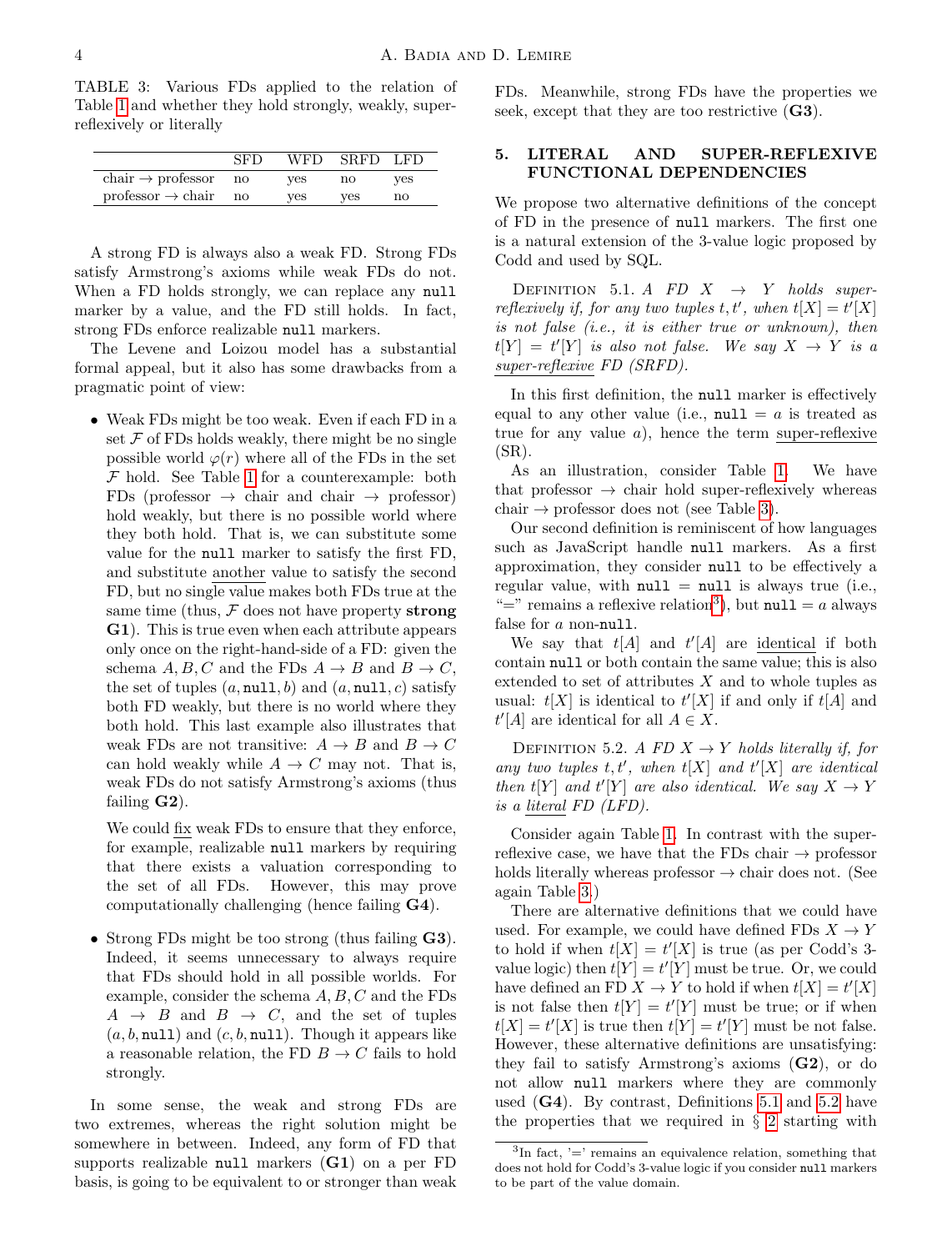Armstrong's axioms (which follows by inspection). For example, regarding transitivity, consider the two FDs  $X \to Y$  and  $Y \to Z$  that hold super-reflexively (resp. literally). Given two tuples  $t, t'$  such that  $t[X] = t'[X]$ is not false (resp.  $t[X]$  and  $t'[X]$  are identical), then  $t[Y] = t'[Y]$  is not false (resp.  $t[Y]$  and  $t'[Y]$  are identical) which implies that  $t[Z] = t'[Z]$  is not false (resp.  $t[Z]$  and  $t'[Z]$  are identical). Thus we have that  $X \to Z$ , proving transitivity.

Lemma 5.1. Super-reflexive and literal FDs respect Armstrong's axioms (G2).

Before we proceed to establish other properties, we need a technical result that makes other proofs easier. First, we can verify that all FDs can be decomposed into FDs where the right-hand-side contains a single attribute. For example, the FD professor  $\rightarrow$  {chair, department} is equivalent to the following two FDs:

- professor  $\rightarrow$  chair, and
- professor  $\rightarrow$  department.

LEMMA 5.2. We have that  $X \rightarrow Y$  for  $Y =$  ${A_1, \ldots A_n}$  is equivalent to  $(X - {A_1} \rightarrow {A_1}) \wedge \cdots \wedge$  $(X - \{A_n\} \rightarrow \{A_n\})$  whether we consider weak, strong, literal or super-reflexive FDs.

The proof of this lemma follows by inspection. Hence, it is enough to consider FDs  $X \to Y$  where Y is a singleton disjoint from X.

First, we must show that SRFDs and LFDs satisfy condition G1: null markers are realizable. We begin with SRFDs. We show that given the SRFD  $X \to Y$ , all null markers in  $X \cup Y$  are realizable with respect to  $X \to Y$ . To illustrate this result, consider Table [1](#page-1-0) where professor  $\rightarrow$  chair holds super-reflexively: we can substitute Jill for the null marker without violating the FD.

<span id="page-4-2"></span>LEMMA 5.3. Consider a SRFD  $X \to Y$  in a relation such that  $X$  and  $Y$  are disjoint and  $Y$  is a singleton.

- <span id="page-4-0"></span>1. We can replace any null marker in  $X$  by any actual value without violating the SRFD  $X \to Y$ .
- <span id="page-4-1"></span>2. We can replace any null marker in r in Y by at least one actual value without violating the SRFD  $X \rightarrow Y$ , assuming that attributes in X are nonnull.

Proof. Assume that the SRFD is initially satisfied over r.

[\(1\)](#page-4-0) Suppose we replace a null marker in attribute  $B \in X$ . Regarding the SRFD  $X \to Y$ , the following might happen for two tuples  $t, t'$ :

- if  $t[X] = t'[X]$  was false, then it is still false: this cannot affect the SRFD;
- if  $t[X] = t'[X]$  was true, then it is still true: this cannot affect the SRFD;

• if  $t[X] = t'[X]$  was unknown, then it might become true or false. Because of the SRFD  $X \to Y$ , and because  $t[X] = t'[X]$  was not false, we have that  $t[Y] = t'[Y]$  is not false. Therefore, if the tuples  $t, t'$ satisfied the SRFD before the update, they must satisfy it after the update as well.

Because all pairs of tuples satisfy the conditions of SRFD after the update, the SRFD still hold, proving the first part of the result.

 $(2)$  Assume that attributes in X are non-null. We want to show that we can replace any null marker in Y by an actual value. Pick a tuple t in r where  $t[Y]$ contains a null marker. Consider the set  $\tau$  of  $t'$  such that  $t'[X] = t[X]$  is not false. (Because attributes in X are non-null, we have that " $t'[X] = t[X]$  is not false" is equivalent to " $t'[X] = t[X]$  is true".) We have that the projection of  $\tau$  over Y contains at most one actual value. (Suppose it does not, then you can find tuples  $t''$  and  $t'''$  in  $\tau$  such that  $t''[X] = t'''[X]$  is not false but  $t''[Y] = t'''[Y]$  is false.) If there is one actual value, set  $t[Y]$  to this value; if not, pick a value at random. This modification clearly does not violate the SRFD  $X \to Y$ but it eliminates one null marker.  $\Box$ 

To see why Lemma [5.3](#page-4-2) implies that SRFDs satisfy **G1**, consider any SRFD  $X \to Y$  over a given relation. We can substitute actual values for any null marker in an attribute of  $X$  by the first part of the lemma. As a second step, since attributes in  $X$  have become non-null, we can substitute actual values for any null marker in  $Y$ .

As for LFDs, we are going to prove something stronger: that they support strong G1.

LEMMA 5.4. LFDs strongly enforces realizable null markers (strong G1).

Proof. To prove G1, it suffices to replace all the null markers with a single  $v \in V$  not already in the relation. By inspection, this extends to sets of FDs, so we get also strong G1 with this method. П

We have that both LFDs and SRFDs enforce realizable null markers. That is, given a relation with a set of FDs, we can always replace null markers with some actual values without violating the FDs. In fact, if we add an extra constraint on SRFDs, they both strongly enforce realizable null markers (in the sense of strong G1). In this context, we adopt the practical convention that some attributes are allowed to contain null markers while others may not: this is motivated by the SQL standard. Given a set of FDs  $\mathcal{F}$ , we say that an attribute B determines another attribute A under  $\mathcal F$  if there is a FD  $B \in X \to Y \ni A$  in the transitive closure of  $\mathcal F$ . Naturally, this property is transitive: if  $A$ determines  $B$  and  $B$  determines  $C$  then  $A$  determines C. (By convention, we omit loops in  $\mathcal{F}: X \to X$ .)

Condition 1RHS. Consider a set of FDs F over a relation. Consider any attribute A allowed to contain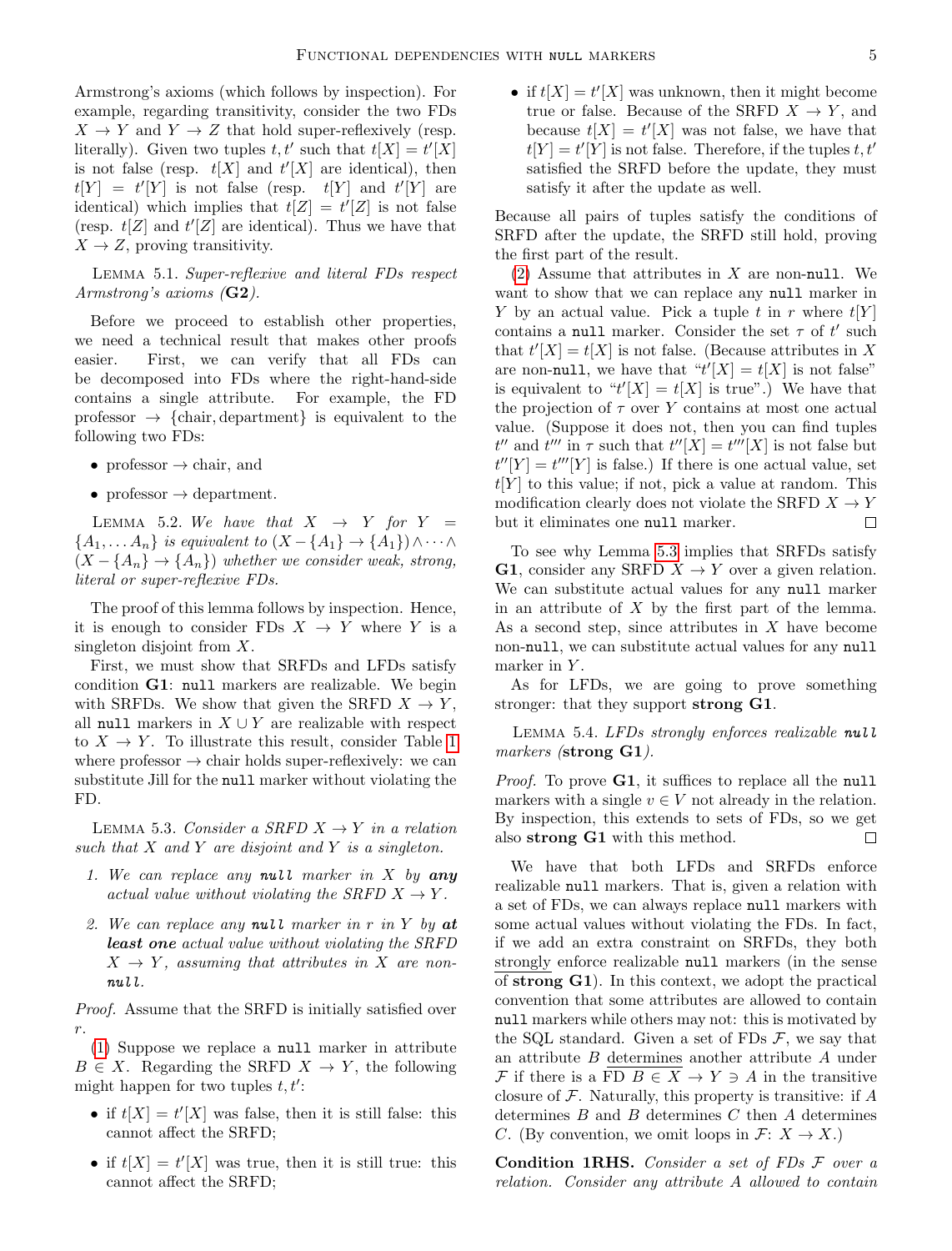<span id="page-5-2"></span>

FIGURE 1: Illustration used by the proof of Lemma [5.5](#page-5-1) for the set of FDs  $\{\{E, D\} \rightarrow \{A\}, \{A\} \rightarrow$  ${F}, {A, B} \rightarrow {F}.$ 

null markers. Then A must appear on the right-handside of at most one FD in the set of FDs F of the relation. Moreover, given two distinct attributes allowed to contain null marker,  $A$  and  $B$ , if  $A$  determines  $B$ , B cannot determine A.

We stress that Condition 1RHS only applies to attributes allowed to contain null markers: no constraint is required on other attributes.

Fig. [1](#page-5-2) gives an example of a set of FDs satisfying the condition 1RHS even if all attributes are allowed to contain null markers:  $\{E, D\} \rightarrow \{A\}, \{A\} \rightarrow$  ${F}, {A, B} \rightarrow {F}.$  However, if we replaced the single FD  $\{E, D\} \rightarrow \{A\}$  by two FDs such as  $\{E\} \rightarrow \{A\}$  and  $\{D\} \rightarrow \{A\}$ , we would need to add the requirement that  $A$  is non-null to satisfy 1RHS. Similarly, if we added the FD  $\{F\} \rightarrow \{A\}$  in addition to the existing FD  $\{A\} \rightarrow \{F\}$ , we would need to require that both A and  $F$  are non-null since  $F$  would determine  $A$  while A determines F.

<span id="page-5-1"></span>LEMMA 5.5. SRFDs strongly enforces realizable null markers whenever the 1RHS condition is satisfied  $(\text{strong }G1).$ 

Proof. Assume without loss of generality that all SRFDs in the set are of the form  $X \to Y$  where Y is a singleton and  $X, Y$  are disjoint.

Construct a graph where each attribute allowed to contain null markers is a node, and there is an edge between two attributes  $A, B$  if and only if  $A$  determines B. We illustrate such a graph in Fig. [1](#page-5-2) where, for simplicity, we omitted some of the edges that are implied by transitivity.

Temporarily assume that the graph is not empty. Because of condition 1RHS, the graph must be cyclefree and, therefore, some of the nodes must have a zero in-degree (e.g.,  $E$  and  $D$  in Fig. [1\)](#page-5-2). Call this set of nodes/attributes  $\mathcal{A}_0$ .

As per Lemma [5.3,](#page-4-2) we can substitute actual values for any null marker they contain. Indeed, consider such an attribute  $A \in \mathcal{A}_0$ . This attribute appears on the right-hand-side of at most one FD in the set (call it  $F_A$ ), however A may appear on the left-hand-side of several FDs. These FDs are not a concern: replacing

<span id="page-5-4"></span>

FIGURE 2: Venn diagram illustrating Lemma [6.1.](#page-5-3)

a null marker in attribute A may never violate a super-reflexive FD as per the first part of Lemma [5.3.](#page-4-2) Meanwhile, because  $F_A$  is such that no attribute on its left-hand-side contains a null marker, then the second part of Lemma [5.3](#page-4-2) tells us that the null markers of A are realizable.

After substituting actual values for any null marker in the attributes of  $\mathcal{A}_0$ , remove these nodes from the graph. There must again be nodes with zero in-degree (e.g., node  $A$  in Fig. [1\)](#page-5-2) or the graph is empty. Repeat the process until the graph is empty.

Attributes that either do not appear as part of any FD, or that are not allowed to contain null markers, are not a concern.  $\Box$ 

## <span id="page-5-0"></span>6. COMPARING FUNCTIONAL DEPEN-DENCIES

We are now in a position to characterize LFDs and SRFDs properly. We can relate LFDs and SRFDs to each other, and with Levene and Loizou's definitions. All are conservative extensions of the classical concept: in a table without any null, they coincide with classical FDs. However, in general, LFDs and SRFDs are incomparable as illustrated by Table [3.](#page-3-1)

We show that strong  $\Rightarrow$  super-reflexive  $\Rightarrow$  weak and strong  $\Rightarrow$  literal  $\Rightarrow$  weak (see Fig. [2\)](#page-5-4). That is, both LFDs and SRFDs are stronger than weak FDs, whereas strong FDs are stronger than both LFDs and SRFDs.

<span id="page-5-3"></span>Lemma 6.1. The following holds:

- <span id="page-5-5"></span>1. If the FD  $X \rightarrow Y$  holds literally, then it holds weakly.
- <span id="page-5-6"></span>2. If the FD  $X \rightarrow Y$  holds super-reflexively, then it holds weakly.
- <span id="page-5-7"></span>3. If the FD  $X \to Y$  holds strongly then it must hold literally and super-reflexively.

Proof. Assume without loss of generality that X and Y are disjoint and that Y is a singleton.

[\(1\)](#page-5-5) If the FD  $X \rightarrow Y$  holds literally then we can replace any null marker by any one  $v \in V$  not already present in the relation, and the FD still holds by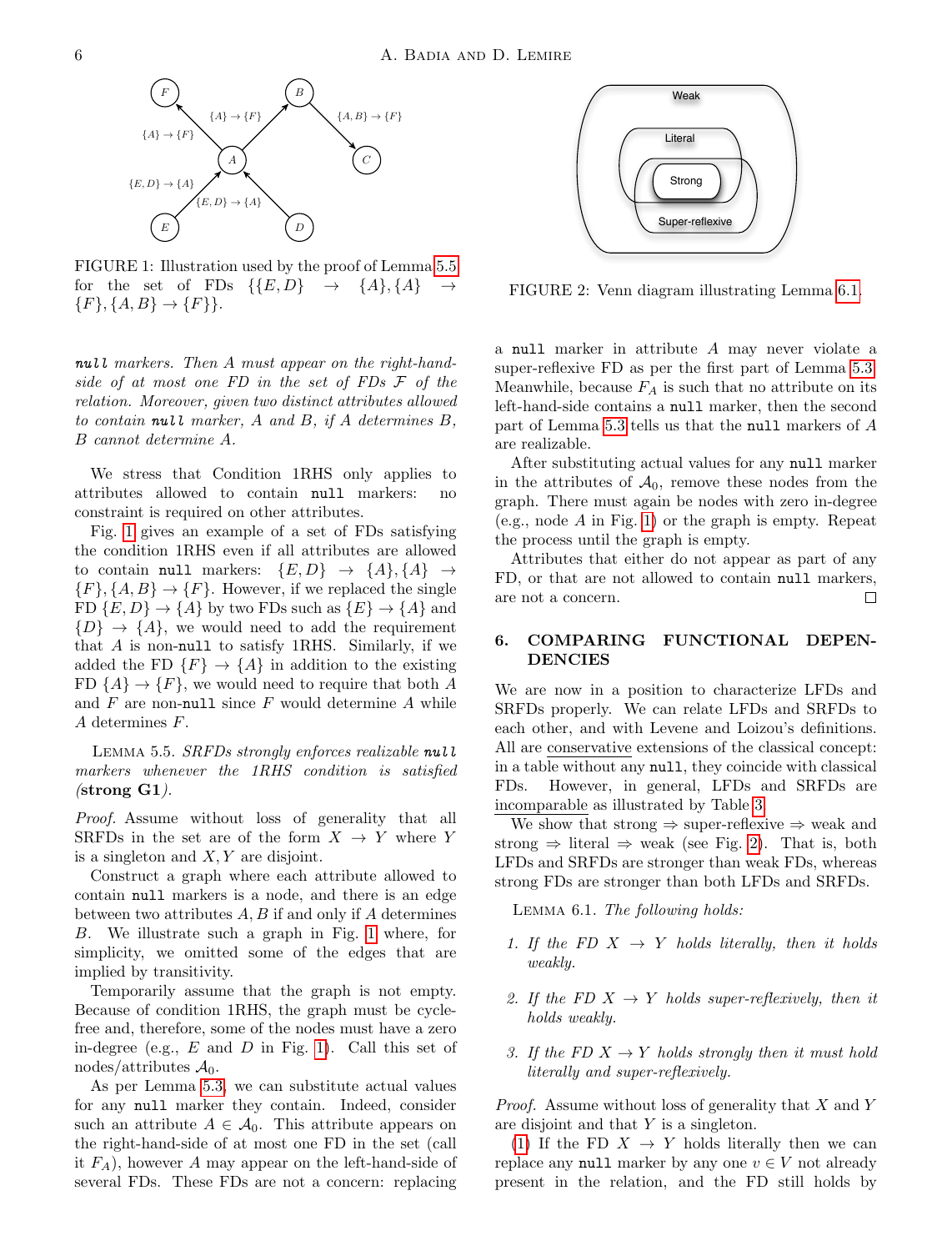inspection. This shows that literal FDs are stronger than weak FDs.

[\(2\)](#page-5-6) By Lemma [5.3,](#page-4-2) we can construct a valuation such that the super-reflexive FD is valid in the conventional sense. Because of the existence of the valuation, we have that  $X \to Y$  holds weakly.

[\(3\)](#page-5-7) We first prove that strong implies super-reflexive. Suppose that  $X \to Y$  holds strongly. Consider two tuples  $t, t'$ . If  $t[X] = t'[X]$  is not false (in Codd's 3value logic), then in some possible world,  $t[X] = t'[X]$ must hold. In such a possible world  $t[Y] = t'[Y]$  must hold which implies that  $t[Y] = t'[Y]$  must be not false (in Codd's 3-value logic). This prove that a strong FD implies a super-reflexive FD.

We prove that strong implies literal. Suppose that the FD  $X \to Y$  holds strongly and that  $t[X]$  and  $t'[X]$ are identical. (We assume that  $X$  and  $Y$  are disjoint and  $Y$  is a singleton as previously stated.) There are some worlds where  $t[X] = t'[X]$  is true. If  $t[Y]$  and  $t'[Y]$ are not identical, then in at least one of these worlds, they would differ. That is, if one has a null marker in  $t[Y]$  and a value a in  $t'[Y]$  (or vice versa) we can replace the null marker by a value that differs from  $a$ . Hence, we must have that  $t[Y]$  and  $t'[Y]$  are identical given that  $t[X]$  and  $t'[X]$  are identical. Therefore strong FDs imply literal FDs. This completes the proof.  $\Box$ 

We can verify that LFDs and SRFDs are strictly weaker than SFD. Recall that given the schema A, B, C and the FDs  $A \rightarrow B$  and  $B \rightarrow C$ , the set of tuples  $(a, b, \text{null})$  and  $(c, b, \text{null})$  violates the strong FD  $B \rightarrow$ C. However, it satisfies the FD  $A \rightarrow B$  and  $B \rightarrow C$ literally and super-reflexively. The fact that LFDs and SRFDs allow this use of null markers support our claim that they do not unnecessarily forbid null markers where they might make sense  $(G3)$ .

#### <span id="page-6-0"></span>7. COMPUTATIONAL EFFICIENCY

The remaining question is the efficient implementation of our proposed concepts  $(G4)$ . Here we show that both LFDs and SRFDs can be enforced with a cost similar to enforcing regular FDs.

Since SQL does not enforce FDs directly, we compare with a closely associated property, the cost of enforcing the key constraint in a relation. This assumes that the database is in an appropriate normal form such that enforcing keys is equivalent to enforcing FDs. Given relation r, if  $X \subseteq r$  is declared as the primary key for r, any insertion  $t \in r$  is checked to make sure that X remains a key. In practice, relational database systems forbid the occurrence of two distinct tuples  $t, t'$  agreeing on  $X(t[X] = t'[X]$  must be false). This can be achieved by creating an index (traditionally, a tree-based index) on X: on inserting t, we search for any  $t' \in r$  with  $t[X] = t'[X]$  (note that null markers are forbidden in a primary key). Call the set of tuples resulting from the search S. When inserting, if  $S = \emptyset$ , the insertion can proceed; else, for each  $t' \in S$  we check whether  $t'$ is identical to  $t$ . If this is so, the insertion can proceed; else it is forbidden. Updates are handled in a similar manner. The complexity of this procedure is considered  $\mathcal{O}(\log | r |)$  when using a tree-based index, since it is expected that  $|S| \leq 1$ . (Of course, we can get an expected constant time complexity by using a hashbased index.)

We can also enforce FDs directly, whether they are literal or super-reflexive. Given relation  $r$  and arbitrary FD  $X \rightarrow Y$  on it, we create an index on X—for concreteness, we assume a  $B^*$ -tree index since these are available on almost any database system.

To enforce FDs with an index, it suffices to check whether the insertion of a new tuple  $t$  is allowed. Indeed, an update can be viewed as a deletion followed by an insertion, and deletions cannot violate a FD.

Given an index, enforcing LFDs is not difficult. We build a single index on  $X$  by considering a concatenation of all attributes—lexicographic order is followed, with null markers in individual attributes kept together at the beginning or end of their positions. That is, in an index for attributes ABC, tuple  $(a_1, b_1, \text{null})$  would go before or after all tuples  $(a_1, b_1, c)$ , for c any value of C; tuple  $(a_1, \text{null}, b_1)$ would go before or after any tuples  $(a_1, c, b_1)$  for c any value of  $C$ ; and so on. This can be achieved by considering null markers as either strictly larger than any other value, or strictly smaller. Suppose that we insert a new tuple  $t$ . We can find in time  $\mathcal{O}(|S| + \log |r|)$  the set S of all tuples t' such that  $t[X]$  and  $t'[X]$  are identical:

$$
S = \bigcap_{A \in X} \{ t' \in r | t'[A] = t[A] \ \lor \ t'[A] \text{ and } t[A] \text{ are null} \}
$$

We can then check whether  $t[Y]$  and  $t'[Y]$  are identical for all  $t'$  in linear time  $\mathcal{O}(|S|)$ . Note that we consider the cardinality of the set  $X$  (|  $X$  |) to be a small constant.

We can also enforce  $X \to Y$  as an SRFD efficiently, though the total cost is probably larger. Index each one of the attribute  $A \in X$  using, as before, the convention that y considering null markers as either strictly larger than any other value, or strictly smaller. Given  $t$ , first we check whether  $t[Y]$  contains a null marker (assume Y is a singleton disjoint from  $X$ ), in which case no work is needed. Otherwise, we find all  $t'$  such that " $t[X] = t'[X]$  is not false" by computing

$$
S = \bigcap_{A \in X \mid t[A] \text{ not null}} \{t' \in r | t'[A] = t[A] \vee t'[A] \text{ is null}\}
$$

with the convention that the result is r if  $t[X]$  only contains null markers. Computing the intersection S between several sets  $S_1, S_2, \ldots, S_{|X|}$  requires only complexity  $\mathcal{O}(\sum_{i=1}^{|X|} |S_i| + |S|)$  or better [\[16\]](#page-8-15). Each set  $S_i$  can be generated in time  $\mathcal{O}(|S_i| + \log |r|)$  for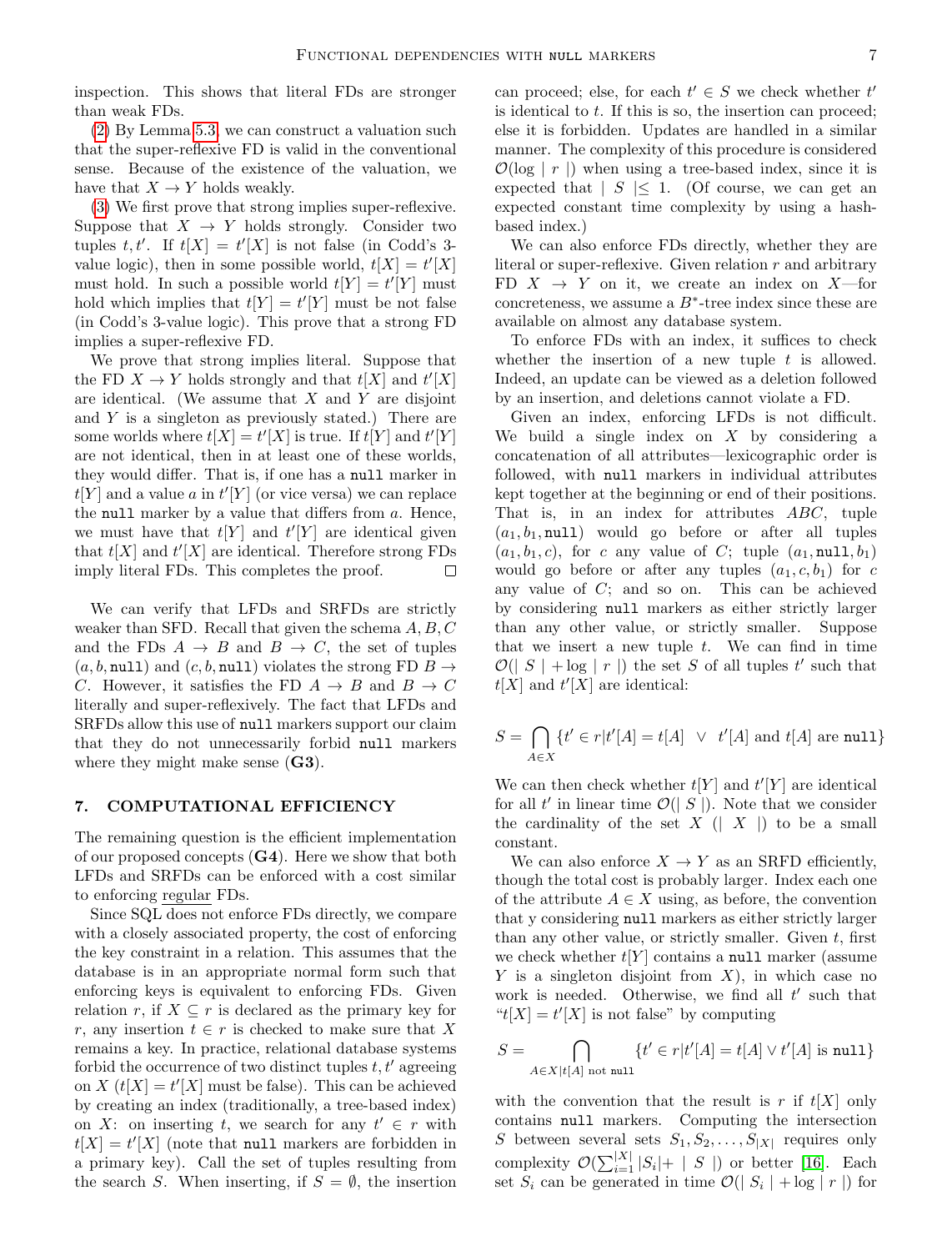an overall complexity of  $\mathcal{O}(\sum_{i=1}^{|X|} |S_i| + |S| + \log |r|).$ We then consider  $t'[Y]$  for all  $t' \in S$ : if there is an actual value, check that  $t[Y]$  is equal to  $t'[Y]$ . That is, we return

$$
\bigwedge_{t' \in S} t'[Y] = t[Y] \ \lor \ t'[Y] \text{ is null.}
$$

This can be computed in time  $\mathcal{O}(|S|)$ .

To sum up, enforcing a LFD or SRFD under an update or insertion can be done in time

•  $\mathcal{O}(|S| + \log |r|)$  or

• 
$$
\mathcal{O}(\sum_{i=1}^{|X|} |S_i| + |S| + \log |r|).
$$

Our sketched implementations only require tree lookups and set intersections, both of which are well supported by all database systems. This is sufficient to conclude that they are computationally practical (G4).

## <span id="page-7-0"></span>8. EXTENDING LOGICAL DATABASE DE-SIGN TO INCLUDE NULL MARKERS

As we discussed in § [5,](#page-3-0) it is possible to enforce FDs with null markers using either SRFDs or LFDs without any particular effort on the part of the database designer. However, we commonly enforce FDs using logical database design. That is, we decompose relations into normal forms and identify keys.

We would like to remain as close as possible to the spirit of SQL. Thus, we ask whether we can use logical design with SRFDs and LFDs. This would allow an extension of logical database design to include null markers. Unfortunately, while both LFDs and SRFDs fulfill all our desiderata (G1 to G4), SRFDs are not compatible with conventional logical design. But we have better luck with LFDs.

Recall that in a relation  $r_1$ , a set of attributes  $X \subseteq$  $sch(r_1)$  is a key if the (standard) FD  $X \rightarrow sch(r_1)$ holds and if  $X$  is minimal. Moreover, in relation  $r_2$ , a set of attributes  $Y \subseteq \text{sch}(r_2)$  is a foreign key for  $r_1$  if  $\pi_Y(r_2) \subseteq \pi_X(r_1)$  for all extensions of  $r_1$  and  $r_2$ .

A join  $r = r_1 \Join_{X=Y} r_2$  is a new relation made by combining all tuples  $t_1 \in r_1$  and all tuples  $t_2 \in r_2$ such that  $t_1[X] = t_2[Y]$  into a new tuple t equal to  $t_1$  on sch $(r_1)$  and equal to  $t_2$  on sch $(r_2) - Y$ . A join  $r = r_1 \Join_{X=Y} r_2$  is lossless when  $\pi_{\text{sch}(r_1)}(r) = r_1$  and  $\pi_{\text{sch}(r_2)}(r) = r_2.$ 

We extend the concepts of keys and joins in the context of LFDs as follows.

• We say that  $X \subseteq \text{sch}(r)$  is a literal superkey for r if  $X \to Y$  holds literally for any  $Y \subseteq \text{sch}(r)$  and a literal key iff it is a minimal literal superkey. A literal foreign key is an integrity constraint between two relations: a set of attributes X in relation  $r_1$ must match a set of attributes X in a relation  $r_2$ such that for every tuple t in  $r_1$ , there must be a tuple  $t'$  in  $r_2$  such that  $t[X]$  and  $t'[X]$  are identical and such that  $X$  contains a literal key in  $r_2$ .

• As in SQL, each literal foreign key constraint supports a corresponding join. The literal join of  $r_1$ and  $r_2$  on X, a foreign key in  $r_1$ , noted  $\widehat{\mathbf{R}}$  is defined as follows: given any two tuples  $t_1, t_2$  from  $r_1, r_2$ such that  $t_1[X]$  and  $t_2[X]$  are identical, we generate the tuple t such that  $t[A] = t_1[A]$  for all  $A \in \text{sch}(r_1)$ and  $t[A] = t_2[A]$  for all  $A \in \text{sch}(r_2) - \text{sch}(r_1)$ .

With these definitions, we have that lossless joins are supported, even with null markers. Formally, given relation r with  $\text{sch}(r) = Z \cup W$  and such that  $Z \cap W \rightarrow$ W holds literally,  $\widehat{\mathbf{w}}$  is a lossless join:  $r = \pi_Z(r)\widehat{\mathbf{w}}\pi_W(r)$ .

PROPOSITION 8.1. (Lossless join) If  $sch(r) = Z \cup W$ and  $Z \cap W \to W$  holds literally then  $r = \pi_Z(r) \widehat{\mathfrak{m}} \pi_W(r)$ .

Proof. For the purpose of the literal join, the null marker can be treated like any other value. That is, the set of values V extended with the null marker is effectively reflexive, symmetric and transitive. To conclude the proof, we have to show that  $r =$  $\pi_Z(r) \widehat{\otimes} \pi_W(r)$ .

- 1. Suppose that  $t \in r$ . There will be a tuple  $t^{(Z)}$ in  $\pi_Z(r)$  such that  $t[Z]$  and  $t^{(Z)}$  are identical. Similarly, there will be a tuple  $t^{(W)}$  in  $\pi_W(r)$  such that  $t[W]$  and  $t^{(W)}$  are identical. We have that  $t^{(W)}[Z \cap W]$  is identical to  $t^{(Z)}[Z \cap W]$ . Thus we have that  $t \in \pi_Z(r) \widehat{\mathfrak{m}}_{W}(r)$ .
- 2. Suppose that  $t \in \pi_Z(r) \widehat{\mathfrak{m}}_{W}(r)$ . There must be  $t' \in r$  such that  $t'[Z] = t[Z]$ . We have that  $t[Z \cap W]$ and  $t'[Z \cap W]$  must be identical because  $Z \cap W \subset Z$ . Because  $Z \cap W \to W$ , we have that  $t[W]$  and  $t'[W]$ are identical. Thus we have that  $t[Z \cup W]$  and  $t'[Z \cup W]$  which shows that  $t \in r$ .

This concludes the proof.

 $\Box$ 

In fact, we can show that logical design is sound over LFDs: as long as we can normalize a relation in the conventional sense, then we can normalize it in the sense of LFDs.

## <span id="page-7-1"></span>9. CONCLUSION AND FURTHER RE-SEARCH

We have reviewed the concept of FD in the presence of null markers, and have specified a set of properties that we believe any definition of the concept should satisfy. We have proposed two new definitions of what it means for an FD to hold in this situation for which the properties do hold: our definitions satisfy Armstrong's axioms for relations with null markers, allow null markers to be used in practice (not only with contrived examples), and at the same time allows those null markers to be updated to real values consistently. These FDs can also be enforced efficiently in computational terms despite null markers. Both definitions have slightly different properties (LFDs enforce lossless join,